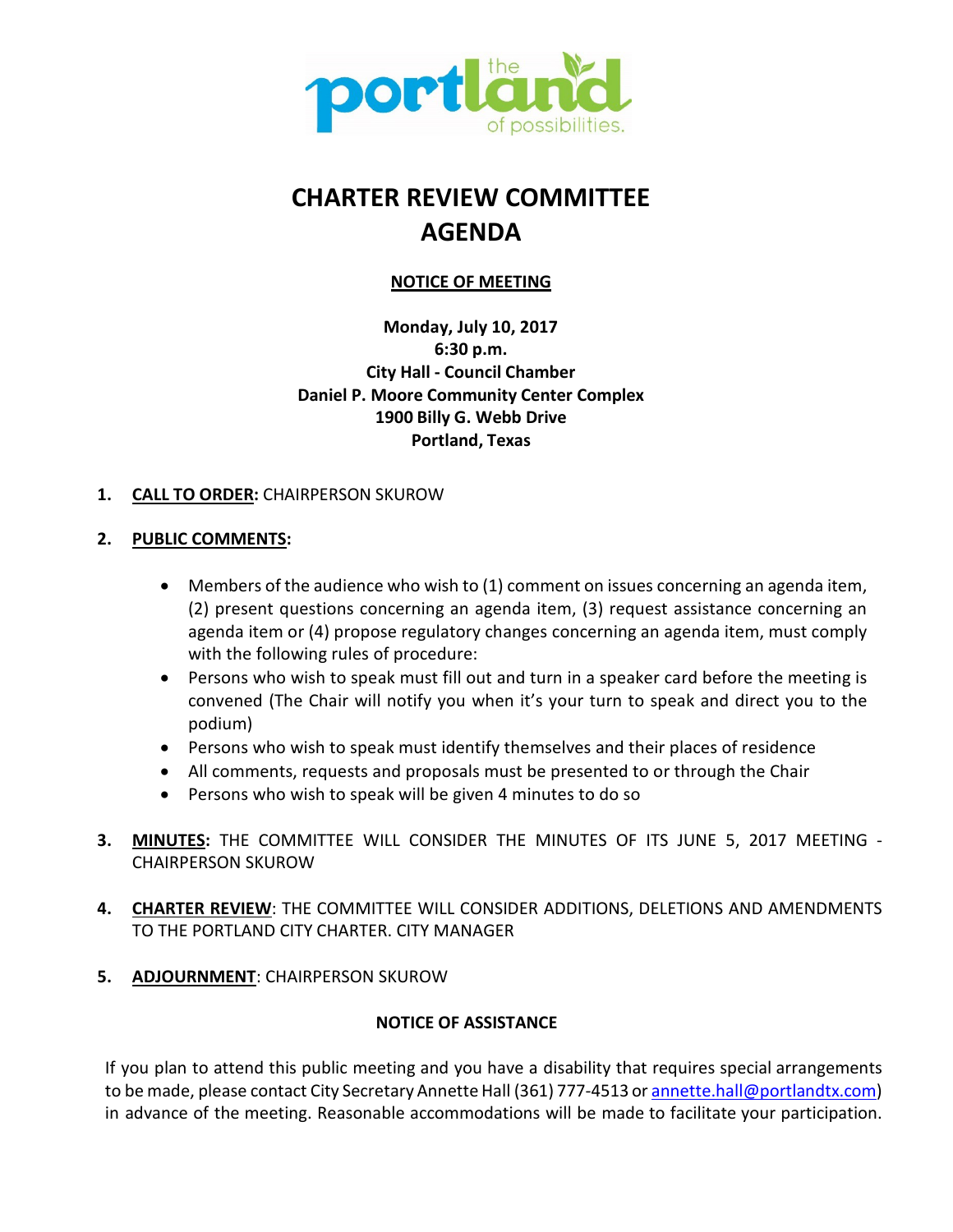The City Hall is wheelchair accessible and specially marked parking spaces are located in front of its entrance. Special seating will be provided in the Council Chamber during the meeting.

## **BRAILLE IS NOT AVAILABLE Posted:**

**Posted:** July 6, 2017 by 5:00 p.m. **By:** Portland City Hall **Annette Hall** Annette Hall Electronically at [www.portlandtx.com](http://www.portlandtx.com/) City Secretary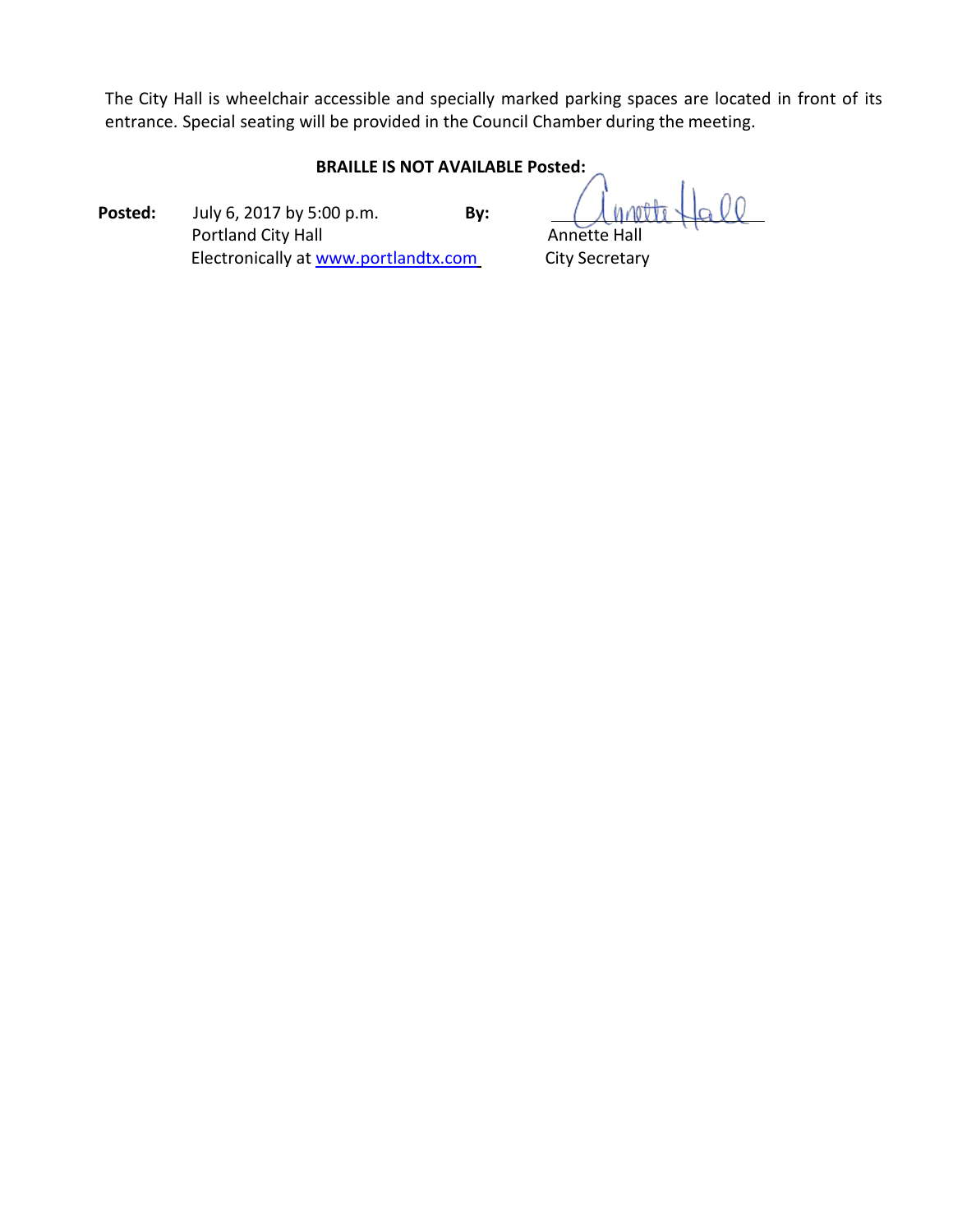## **MINUTES**

## **CHARTER REVIEW COMMITTEE**

#### **JUNE 5, 2017 MEETING**

The Charter Review Committee conducted its June 5, 2017, meeting in the Council Chambers of City Hall (1900 Billy G. Webb) that began at 6:30 p.m. It did so in compliance with requirements of the Texas Open Meetings Act and City of Portland City Charter. The following persons were in attendance:

#### **MEMBERS PRESENT**

Cathy Skurow, Council Member John Green, Council Member Dick Moser, Citizen David Lewis, Citizen Jerry Browning, Jr., Citizen

#### **STAFF PRESENT**

Randy Wright, City Manager Brian DeLatte, Assistant City Manager Annette Hall, City Secretary Katie Griffin, Director of Finance Brandon Lemon, Accounting Assistant Jessica Duncan, IT Technician

## **1. CALL TO ORDER:** CHAIRPERSON SKUROW

Chairperson Skurow called the meeting to order at 6:30 p.m.

## **2. PUBLIC COMMENTS:**

- Members of the audience who wish to (1) comment on issues concerning an agenda item, (2) present questions concerning an agenda item, (3) request assistance concerning an agenda item or(4) propose regulatory changes concerning an agenda item, must comply with the following rules of procedure:
- Persons who wish to speak must fill out and turn in a speaker card before the meeting is convened (The Chair will notify you when it's your turn to speak and direct you to the podium)
- Persons who wish to speak must identify themselves and their places of residence
- All comments, requests and proposals must be presented to or through the Chair
- Persons who wish to speak will be given 4 minutes to do so